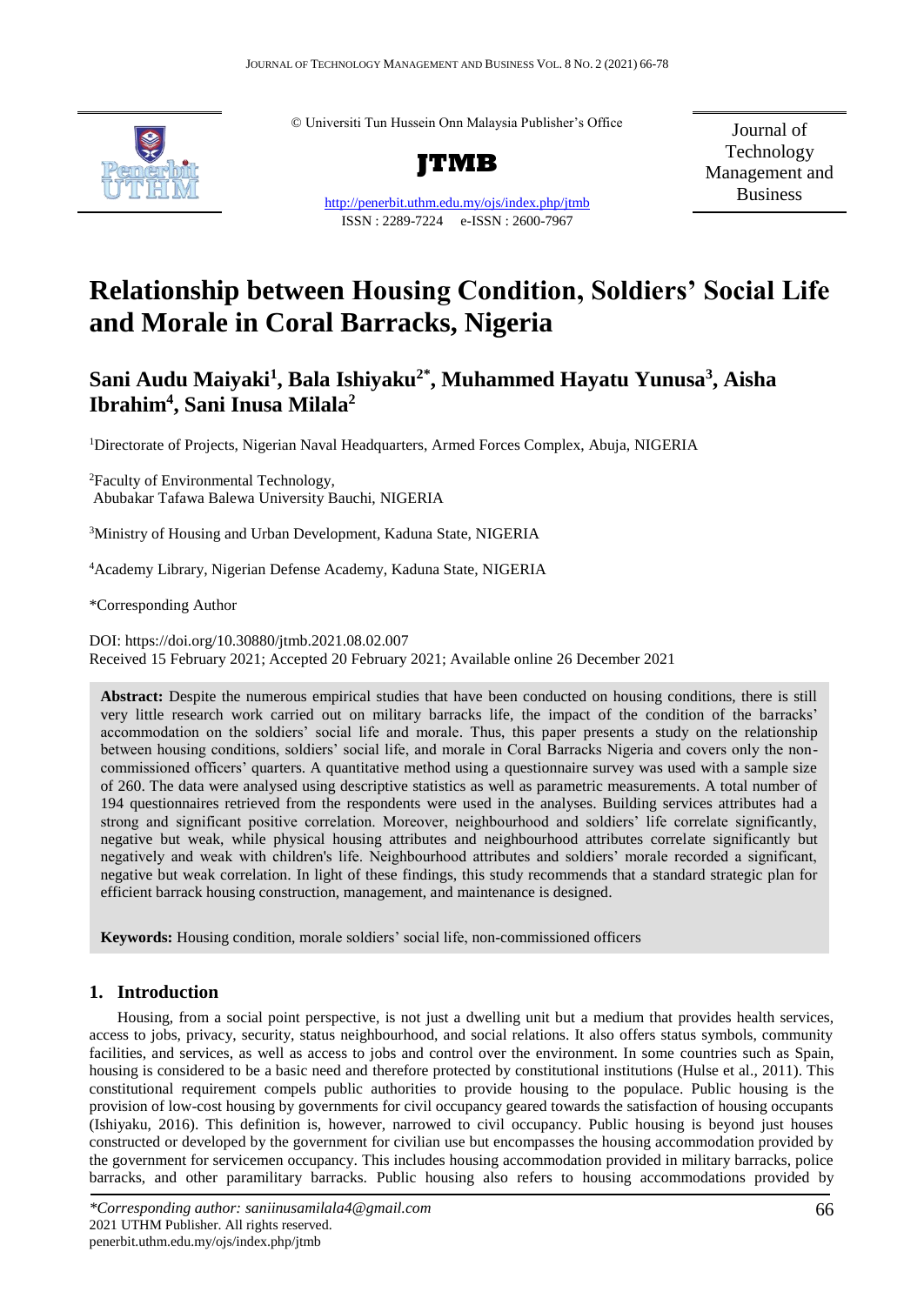government authorities at both central and local levels for people uses (Hutchinson, 2009). This definition considered all classes of people, civilian and non-civilian alike, who could benefit from housing accommodation provided by the government at all levels. Governments are compelled to provide housing accommodation to the people particularly in developing countries due to the increasing unabated urbanisation occasioned by enormous rural-urban migration in search of greener pasture. Similarly, the need for adequate, affordable, and qualitative housing has compelled public authorities to intervene in the provision of housing through various schemes with the anticipation of reaping the expected benefits, affordability, adequacy, and quality of housing (Adejumo, 2008). Such expected benefits of housing are inherent in the housing condition.

Military barrack could also be seen as a supervised living accommodation consisting of shared facilities and essential service amenities for the community of military personnel who use it. It is normally built and owned by military institutions, provided for inexpensive chargeable rooms, and administered to accommodate military men and women alike. Likewise, barracks are housing types specifically designed to accommodate both commissioned and noncommissioned officers, such as a 'live-in' residential college, boarding house, or other purpose-built development containing soldiers' units with other essential service facilities such as good water supply, electricity, study areas, communal lounge and kitchens amongst others. Similarly, a barrack accommodation can also be referred to as a building that contains a dwelling unit occupied by two or more soldiers. This form of housing can also be referred to as "other ranks" hall of residence or soldier accommodation or soldiers' barrack or 'boarding house' (Renaud, 2000).

The Nigerian military comprises an Army, Navy, and Air Force with the primary mandate to defend the state from external aggression and internal insurrection (Toppo, 2015). The Military Institutions, according to Nigerian Military Policy (FRN, 2013) are pivotal to national development based on their contributions through the provision of high-level manpower development. To concretise the foregoing, the military policy (FRN, 2013) has it that military institutions ought to achieve a high standard in providing housing units with essential quality services and resources to all military personnel. These essential services comprise water supply, electricity, health facilities, barrack maintenance level amongst others. In alignment with the aforementioned, the Nigerian Government provides accommodation units for the Nigerian Military at an affordable rate with perceived required facilities and services. These soldiers' accommodations (barracks) are core components of military institutions and traditionally, exclusively used for military habitation (Sagada, 2009).

Consequently, Coral Barracks is synonymous with other Nigerian military barracks in terms of housing conditions. It is against this backdrop that this study was proposed to examine the relationship of the housing condition of Coral Barracks to soldiers' social life and morale. Soldiers' population explosion, degradation, and intentional misuse of facilities have also caused changes to the quality of building conditions and essential services provided in soldiers' barracks, thus posing severe challenges to military institutions in Nigeria. Nonetheless, the present issues of inadequate, degraded housing units, building services, and similarly the general neighbourhood in soldiers' quarters had, for long, been complained about (Iheduru, 2015).

Lundquist  $& Xu$  (2014) reported that despite the numerous empirical studies that have been conducted on housing conditions, there is still very little research work carried out on military barracks life, the impact of the condition of the barracks' accommodation on the soldiers' social life and morale. This is because none of these studies has organised these variables into a conceptual framework to be able to study and analyse their causal relationship. Also, previous studies that have been conducted on residential satisfaction in Nigeria centred on measuring residents satisfaction in the informal settlement areas (Nwaka, 2005), privately owned medium and low-income estates (Ademiluyi & Raji, 2008), and public housing performance (Ishiyaku, 2016), with very few making reference to military housing.

Previous studies, as noted, focus more on other forms of housing neglecting the military housing condition and its influences. Empirical studies that evaluate the housing condition of Military barracks are relatively few (Chukwu, 2001; Amole, 2010). Similarly, most of the previous studies relate housing conditions to residential satisfaction which centred on measuring residents satisfaction in the informal settlement areas privately owned medium and low-income estates, and public housing performance (Ojo & Oloruntoba; 2012; Carlotta & Joyce, 2013; Danquah, Jeanette & Ankrah, 2014; Momtaz, Rafieian & Aghasafari, 2016; Byun & Mikyoung, 2016; Ishiyaku, 2016) with very few focusing on military barracks (Amole, 2010).

Although previous studies considered military barracks housing conditions (Chukwu, 2001), soldiers' social life (Marshall & Meiselman, 2006), and soldiers morale (Jones, 2012; Degraff, O'Neal, & Mancini, 2016; Delgado-Howard, 2018) the studies were mostly not empirical but conceptual paper. Thus, empirically evaluating the military housing condition reveals a more accurate picture of the military housing condition.

Similarly, the identified studies (Chukwu, 2001; Marshall & Meiselman, 2006; Jones, 2012; Degraff, O'Neal, & Mancini, 2016; Delgado-Howard, 2018) consider the military housing experiences individually and fragmentally without holistically and empirically integrating the relationship of the housing conditions, soldiers' social life and morale in Military Barracks, at least in Nigeria.

Even though several studies were carried out which indicated that the existing barrack houses and facilities are faced with problems such as dilapidation (Okoronkwo, 2003; Karimu, 2015), but little is known on their relationship with soldiers' social life and morale. Consequently, due to numerous complaints about housing condition, neighbourhood/environment, and service quality, there is the need to empirically examine the attributes and level of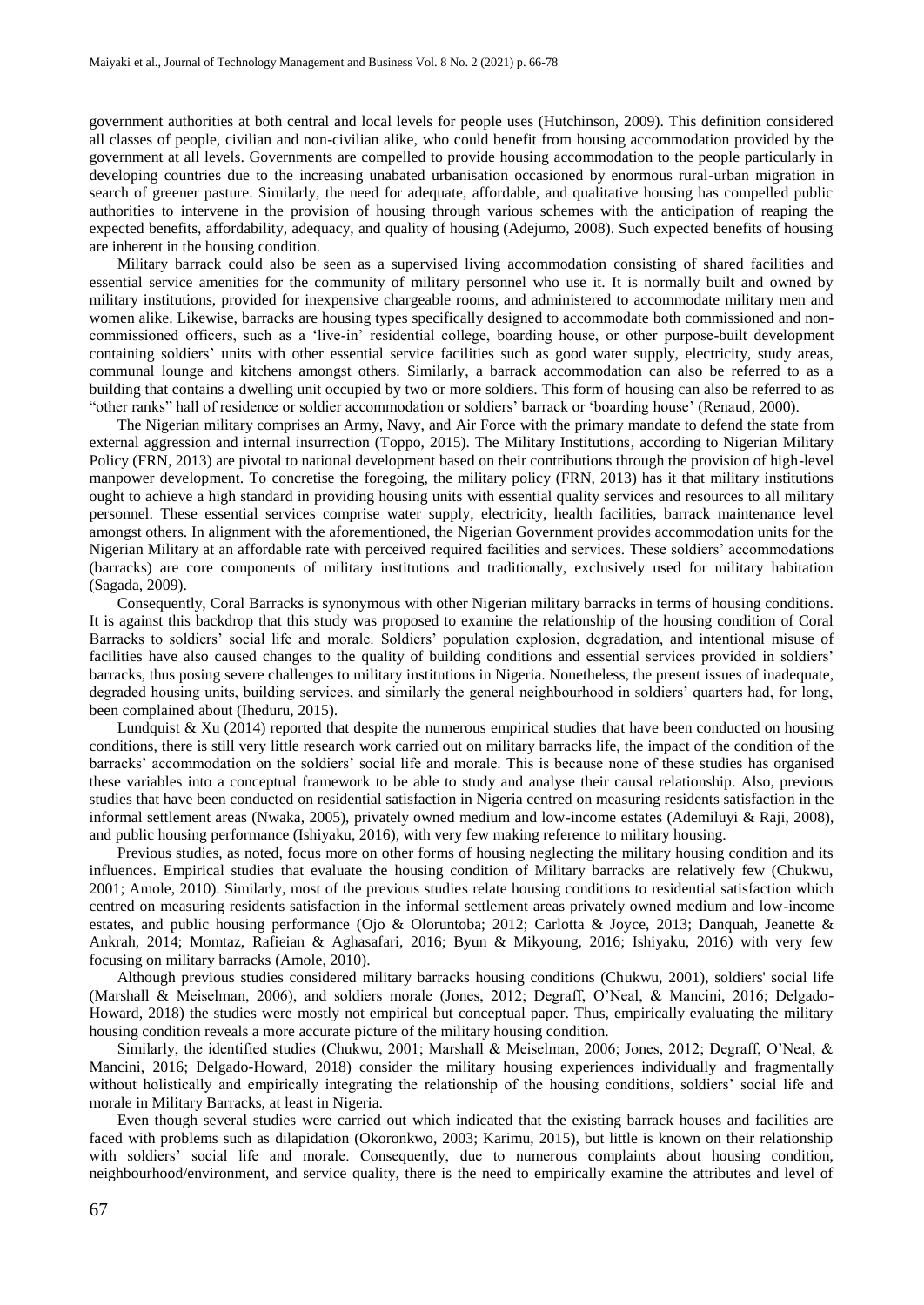housing conditions and their relationship with soldiers' social life and morale Coral Barracks, Nigeria. Hence, this study determined to overcome the aforementioned gap in the literature in order to achieve a better understanding of the relation of attributes and level of housing condition in Coral Barracks with soldiers' social life and morale.

# **2. Literature Review**

Housing is defined as "the process of providing a large number of residential buildings permanently with adequate physical infrastructure and social amenities (services) in planned, decent, safe and sanitary neighbourhoods to meet the basic and special needs of the population" (Ogundahunsi & Adejuwon, 2014). One of the major issues of housing is its adequacy and condition. Breaking it down, the housing comprises more than four walls and a roof. The housing includes supporting infrastructure such as water, electricity, roads, shopping facilities, and a good enabling environment. Housing is, therefore, viewed not only as a matter of shelter (Four walls and a roof) together with its supporting infrastructure but more comprehensive as an evolutionary and participatory process that gives shape to human settlement (Nazire, 2017).

Baqutayanet al. (2015) viewed housing concept and housing conditions as a paramount human necessity which was explained in Maslow's hierarchy of needs and was categorised in the first level of need similar to that of food and drink. They further posited that housing is not only a physical shelter of four walls and a roof, but it has all to do with the quality and condition that was described and expanded in the second level of Maslow's hierarchy of need. At the second level of Maslow's hierarchy of needs, it emphasises the importance of adequate housing for security and positive development. The safety and wellbeing of housing dwellers are usually significantly impacted by housing itself. For instance, an unsafe environment increases the likelihood of injury and harm which could have negative consequences for the family as a whole. A major challenge and task to most countries, especially developing countries is the provision of not only adequate but quality housing for the population.

It is further suggested that the definition of housing condition need to comprise some factors that the house is to be good or bad. Physical condition is the most apparent one; when a house is infested, cold, damp, or even in a bad state of repairs is considered to be bad. The housing may also be deemed to be in bad condition if it cannot be able to accommodate the number of people inhabiting it. Equally important is the environment in which the housing is located. Access to amenities, level of community safety, cohesion in the area, the status of the people attached to housing as well as environmental pollution is very important neighbourhood features that must be considered (Baqutayan et.al 2015).

The impact of housing on the socio-economic development of the economy is well noted by various literature due to its multiplier effects on the economy (Wapwera, et al., 2011; Ezimou, et al., 2014; Anayochukwu, 2011; Ukpai, et al., 2013). This literature points to the fact that housing provides employment opportunities due to its labour-intensive nature, the market for raw materials, and contribution to the gross domestic product (GDP). Ire-Okoli (2012) in his argument of the contribution of housing to GDP noted that housing impact directly to the GDP by creating jobs thereby increasing the income and purchasing power of people. This stimulates the growth of subsidiary industries, releases funds for further development, and attracts investment into the economy thereby improving the GDP of the economy.

Other important measures in any housing analysis include housing size, quality, neighbourhood, household composition, and location. Indeed many more can be said on housing conditions, but the key issue is on the relationship between housing conditions and physical and mental health problems. Condition of housing at this point may refer to lack of safety, dirty conditions, and sharing of rooms or amenities. Furthermore, poor housing quality can cause psychological stress and can also negatively affect self-esteem and family self-sufficiency. Some factors that may be causing this mental stress include anxiety about structural hazards, worry and lack of control over maintenance & management practices, and fear of crime.

# **2.1 Soldiers Housing Accommodation**

Soldiers housing accommodations are called barracks. Barracks are "large buildings or groups of buildings used to house soldiers" (Delgado-Howard, 2018). Barracks are greatly unique from other housing types. In Barracks, soldiers have been itinerant wards housed while they execute a particular function under the control of a paternalistic entity. Barracks housing is by nature very different from other types of housing in that its design evolved in response to a temporary and highly controlled activity by a group of people in service to a specific placed-based function separate from where they originated from. The major objectives of barracks housing accommodation for soldiers are to ensure safe, habitable, and sufficient housing for soldiers, allow unfettered control and command by the units, and reduce offpost housing allowance and associated costs.

Furthermore, Military Barrack could also be seen as a supervised living accommodation consisting of shared facilities and essential service amenities for the community of military personnel who use it. It is normally built and owned by military institutions, provided for inexpensive chargeable rooms, and administered to accommodate military men and women alike. Likewise, soldiers barrack are housing types specifically designed to accommodate both commissioned and non-commissioned officers, such as a 'live-in' residential college, boarding house, or other purposebuilt development containing soldier/soldiers units with other essential service facilities such as good water supply,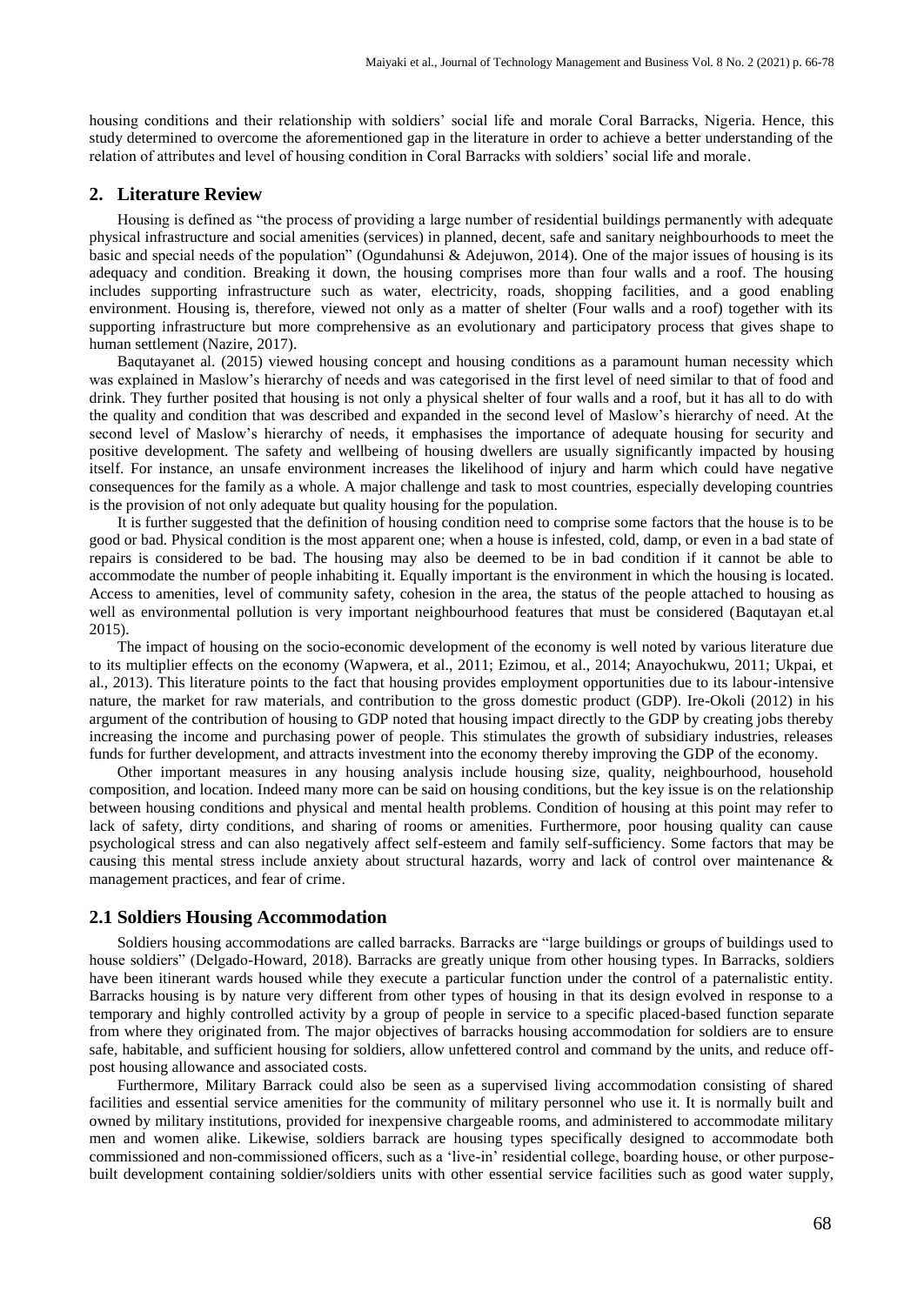electricity, study areas, communal lounge and kitchens amongst others. Similarly, a soldier barrack accommodation can also be referred to as a building that contains a dwelling unit occupied by two or more soldiers. This form of housing can also be referred to as "other ranks" hall of residence or soldier accommodation or soldiers' barrack or 'boarding house' (Renaud, 2000).

A quality barrack is the creation of a special environment in which military personnel live and carry out their activities. Samuel (2005); Ishiyaku et al. (2019) described housing as an enclosed space that is intended to be permanent or at least, last for a considerable time and big enough for human habitation. In Nigerian military institutions, soldiers are usually accommodated in residential buildings known as "barracks" in which structures are proportionally segmented into measured living spaces and usually on a highly subsidised rent. Electricity and water are generally provided by military authorities. There are numerous reasons why military institutions provide barrack accommodation. For instance, the provision of affordable and suitable soldiers' accommodation for use by young people intending to or who are currently serving military institutions remains a key challenge of high demand and short supply which is further exacerbated by high rental costs outside the barracks. Also, the challenge of non-commissioned officers who may need to subsist on limited financial capacity creates an increased demand for affordable and suitable soldier accommodation on barracks. In addition, on-barracks soldier housing caters to soldiers' housing needs in accomplishing academic, living, and social goals during their life span in the military (Riley, Kokkarinen & Pitt, 2010). The idea of building other rank barracks is based on the model of building conventional family housing.

Nevertheless, Amole (2009) informs that this form of housing represents a special type of housing for several reasons. First, soldiers' barrack is a major form of accommodation for military institutions that are in a transitory stage of life. Second, this type of housing has very peculiar characteristics, different from the single-family house and the apartment building for single persons which are the common forms of housing. Thirdly, the setting of soldiers' housing is usually the barrack environment rather than the normal urban setting, but the buildings do take the form of the urban building as most military institutions are situated in the urban Centres and even when not, they are still made to have a form that resembles the urban area.

The basic factors which determine the relative habitability of soldiers' barrack are recognised as elements of essential housing services quality, being broadly interpreted to include physical facilities and services (Chukwu, 2001). Elements of essential housing/services quality cut across structural stability, meaningful planning of spaces & facilities to promote adequate security and psychological satisfaction in the use of houses, spaces, and facilities. Classification of such factors should guide judgment on measures adequate to relative habitability of soldiers' barrack. Research has shown that factors such as family size and composition, stage in the life cycle, income, level of education, age, and the number of children do influence condition and the relative satisfaction of people with housing (Khozaei, Hassan & Khozaei, 2010).

However, for the soldiers who live in a barrack with good housing conditions and essential service quality, the diminution of their freedom is extended from purely military matter to other areas of life like mealtime, visiting and visitor hours, as they were separated most of the time from their parents, kin, and non-competing peers. Ulyan (2015) reported that the suitability of the barrack accommodation to the needs of soldiers is essential for accommodation programs to be the judge with good building conditions, service quality, and success.

Furthermore, Ulyan (2015) stated that barracks with good housing condition and service is shelter and central to the existence of soldier during barrack life. Barrack tend to save more money than non-residential soldiers who are to pay something, no matter how small, for commuting to and from the office.

For a barrack housing condition to be assessed in terms of its relationship with morale and social life, there are always tangibles to be looked at. These tangibles are physical elements of services that can be seen, touch, and feel which are used by users to evaluate the condition as well as quality. This is housing accommodation includes the physical elements/attributes of the housing comprise the provision of services such as water supply, electricity supply, roads, sewers, waste disposal centres, and many more. Ziethaml & Bitner (2003) defined tangibles as the "physical appearance of facilities, personnel, communication materials, equipment, etc". They further explained that service providers mostly use the physical elements of their services to increase their image, show their quality to their users, and provision continuity.

#### **2.2 Challenges of Barrack Accommodation Management**

The challenges and opportunities inherent in barrack accommodation usually manifest themselves from the management. Management in its original sense was defined by Adeyemi (2011) as the creation of conditions that will bring about the optimum use of resources available with filled efficiency. Malo (2009) opined that property management is essentially concerned with the decision to develop, maintain and improve or replace buildings or provide the framework for satisfying human needs.

Property management has also been defined as the prudent organization of human and material resources to achieve defined objectives. Another outlook considers property management as a sophisticated skill that requires thorough management and budgeting knowledge in addition to technical know-how to be able to maintain the building in acceptable condition (Ibem & Amole, 2010). From the foregoing, it can now be seen that there are certain inherent prospects, untapped opportunities in barrack housing management that can be effectively and economically utilised by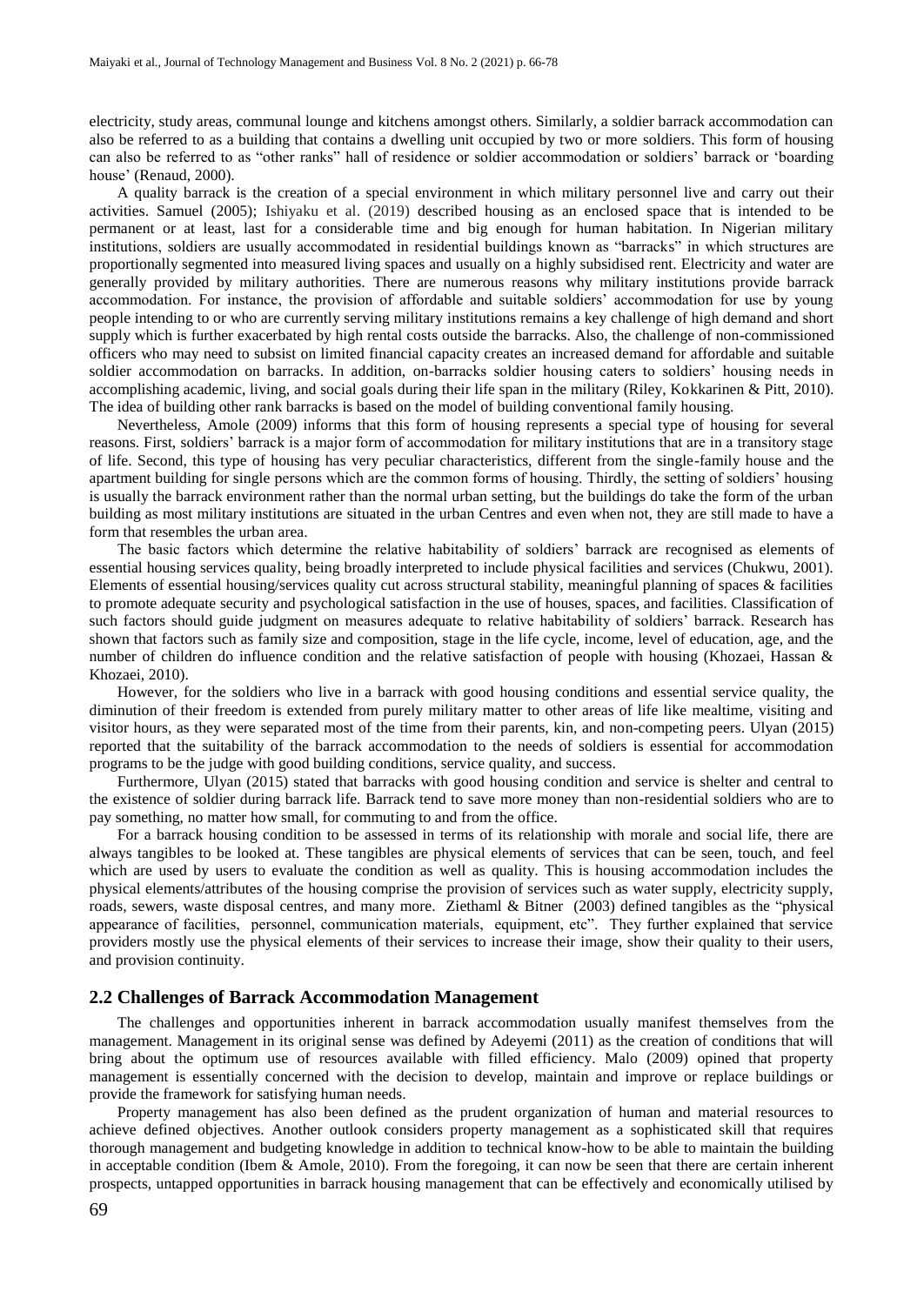good soldiers' barrack management. Ibem and Amole (2010) said that "the efficient management of buildings in military institutions is an integral part of the administrative task, adequate and accurate information should be available on the type, condition, quality and mode of existing accommodation and how they are used over time".

## **2.3 Social Life/ Quality of Life**

Social life deals with the quality of life of soldiers and how they interact with the people, their families, and the environment. Social life is reflected in the degree of (dis)satisfaction soldiers experience with their living experience (Marshall & Meiselman, 2006). Improving soldiers' social life entails "providing safe, affordable places to live, military installations provide quality of life programs such as on-post services like health, recreation, child care and schools, commercial areas, and employment-related services" (Delgado-Howard, 2018). Such services improve soldiers' satisfaction and boost their morale. Delgado-Howard (2018) compiled the soldiers' social life indices to includes enough room that can comfortably entertain people, the module with enough room to entertain guests, people to hang out with in the barracks, spending time with loved ones, ability to date while living in barracks, favourable barracks policies, and living in barracks' preference.

The social life of people deals with their socio-economic characteristics. Various studies linked socio-economic features with housing conditions. For instance, Liyue (2008), in a survey conducted in six cities in Fujian Province, point out that the individual characteristics including age, sex, educational attainment, and income of the floating population are related to their housing conditions in the cities, with educational attainment and income exerting positive effects. Besides, the migration of their family members with them plays an active role in improving their housing conditions, and those moving together with their spouses and children usually have better housing conditions than those who do not allow. Furthermore, fewer independent variables concerning individual characteristics and family background are significant. Some variables (sex, spouse, and migration situation of their spouses and children) significantly affect their housing conditions, while others (marital status, age, occupation, and income) do not.

Nicol (2006), in his work on eight European cities, identified a definite relationship between damp/mouldy homes and anxiety/depression and migraine/frequent headaches from the group of chronic illnesses; diarrhoea and cold/throat illnesses from the group of acute illnesses; and asthma, wheezing, eczema, watery eyes/eye inflammation, headaches from the list of symptoms. He, however cautioned that this relationship does not imply cause and effect. Many illnesses appear to be mental conditions, and even the physical symptoms are of the sort which could be regarded as being the emotional response to circumstances – such as feeling trapped in poor housing.

It is evident that current awareness of the housing-health-relationship varies from country to country, this is due to housing stock differences and climatic conditions and a product of different policies and scientific knowledge. For instance, the UK has recognised that safety hazards represent a major housing and health problem in its housing stock (Raw & Hamilton, 1995). This is a result of matching and analysing health, safety, and house condition datasets. However, a housing and health symposium arranged by WHO in June 2001 showed that next to the awareness, the priority of problems differs strongly from country to country, as they are influenced by cultural, social, economic, building, climatic, and geographic factors (WHO, 2001). Therefore, solutions to reduce or remove hazards will vary internationally depending on the cause and building factors in a different peculiar environment.

A study by Jiboye (2010) in three residential zones of Osogbo, Nigeria, on the relationship between housing quality and socio-demographics of household heads revealed a significant relationship between household size and housing quality. He found that in the core area almost 80% of the households include 6 persons or more. This, in the author's opinion, is an important reason why housing quality in the city's core area is poor compared with other residential areas in the town. Speaking on the relationship between housing quality and the health of residents, Fabiyi  $\&$ Garuba (2015) studied the spatial pattern of cardiovascular disease burden in Ibadan City, focusing on differences among neighbourhoods. The study showed a high concentration of cardiovascular disease burden in the urban centres and especially in the neighbourhoods with high population densities.

Akinbamiro (2012) found a significant relationship between the health status of residents and housing quality measured in terms of age of the building, waste disposal method, frequency of collection, management of wastewater, type of toilet, use of the toilet, walling materials, type of roofing materials, adequacy of electricity, type of kitchen and state of repairs of building in Odi-Olowo residential district, Oshogbo, Osun State, Nigeria. He recommended that public health campaigns, wider coverage of waste removal agency and public sector interventions in the form of improving access to housing funds for the rehabilitation, renovations, and redevelopment.

Agbor et al. (2016) assessed the quality of the housing environment in Ikom Urban, Cross River State, Nigeria. The study revealed a positive relationship between the quality of the housing environment and the socio-economic characteristics of the residents and established that out of the four socio-economic variables, the only occupation correlates negatively with the quality of the housing environment. All the other variables such as monthly income, level of education, and household size correlate positively and significantly with the quality of the housing environment. Expectedly, the socio-economic characteristics correlate significantly among themselves. The distribution of income was closely linked with the occupational status of residents.

Toyobo, Muili & Ige (2011) investigated the socio-economic characteristics of residents and housing quality. The results revealed that there is a significant difference between socio-economic characteristic and housing quality. This is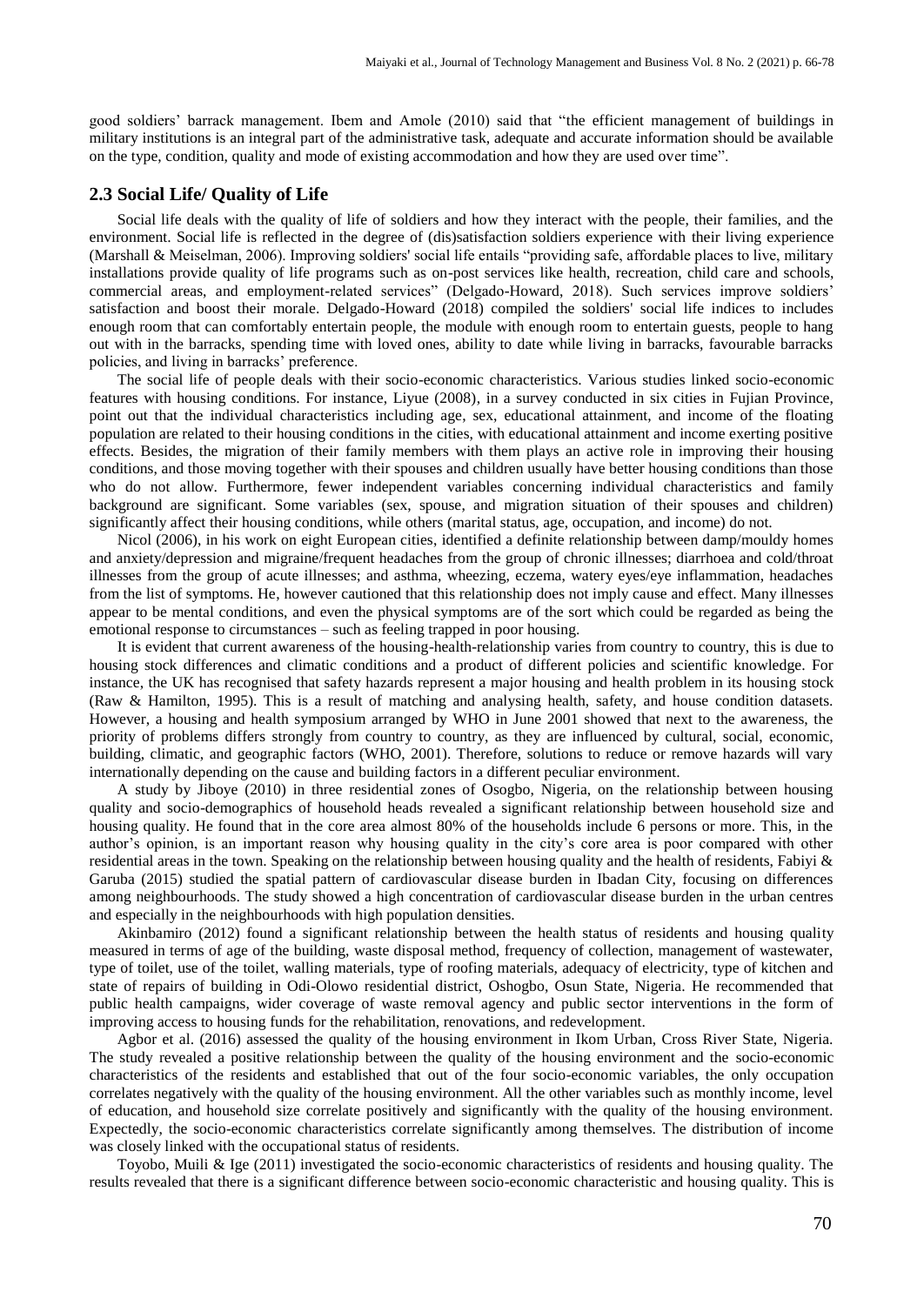responsible for a different form of houses in the study area. The income and educational background of residents determine the quality of housing. Therefore, adequate efforts should be made by development control at local planning authorities for effective upgrading programs. Omole (2010) in Akure assessed Housing Condition and Socio-Economic Lifestyles of Slum Dwellers and revealed that the occupational and income distributions are closely related. The nature of occupation determines their level of income. Findings also showed that a large number of the housing stocks in the areas of study have relatively low habitability, which directly affects the state of health, socio-economic wellbeing, and emotional stability of the residents.

Olugbamila & Adeyinka (2016) studied the socio-economic characteristics of residents and their utilisation of available healthcare facilities in the Owo Local Government Area of Ondo State, Nigeria. In this study, it was determined that there is a significant relationship between the socio-economic characteristics of residents and their utilisation of healthcare facilities. In addition, there is a significant difference between socio-economic characteristic and housing quality. Education and annual income have a positive significant relationship with the building occupied. Bamidele (2013) reported that education and annual income have a positive significant relationship with the building occupied. The type of occupation of the respondents has a positive significant relationship with the building occupied. However, sex and household size have no significant relationship with the type of building occupied.

Hulse et al. (2011) asserted that having a home, inappropriate living housing, and belonging to a place all have a role to play in social inclusion/exclusion. All these are affected by the government policies and the preferences and actions of individuals/households over time, consequently, this is referred to as housing processes. It is widely known that people can be excluded from housing and can also be excluded from society through housing processes. For instance, living in poor quality accommodation, living in housing types or neighbourhoods that are unsafe, and being restricted to accessing housing in areas with poor transport links or few job prospects, or living in places with inadequate facilities and poor access to services.

On the other hand, interdependencies between individual decisions and the decisions and characteristics of others within a neighbourhood are referred to as social interactions. In most given environmental situations, the decisions of one individual will be influenced by the behaviour and characteristics of others. From a sociology literature point of view, social interactions can be seen as an agent's interactions with his/her neighbourhood as being composed of two factors: contextual and endogenous. The first (contextual) refers to those factors that are group-specific and based on the characteristics of the group members. The second (endogenous) refers to how agents are affected by the contemporaneous behavioural choices of group members. These alternative factors are illustrated in the context of residential neighbourhoods, which represent an important leading case in social interactions (Hulse et al., 2011).

The impact on individual behaviour itself (the objective outcome of the decision process) of these social interactions refers to the influence of solidly established social norms on that behaviour. There is little doubt that individuals' satisfaction (subjective outcome) with the above-given behaviour (objective outcome) will also depend on what one achieves compared to other individuals. Another frequent approach considers social interactions. At a community level, it was argued that economic development is closely related to the importance of social capital since the presence of social networks increases trust, decreases transaction costs, and makes information and innovation more fluent. These results may certainly offer new insights into the determinants of housing satisfaction (Hulse et al. 2011).

#### **2.4 Soldiers' Morale**

The concept of morale is abstract and has different meanings to different people depending on the context in which it is used. Morale can be defined as the "individual or collective psychological state resulting in a strong positive mobilisation and enthusiasm to achieve a task" (Foret, 2006). Morale is not a given and has an intangible quality. It cannot be monitored solely by what an individual or group says, nor simply by what they do; morale is a state of mind expressed in varying degrees through language and behaviour. Jones (2012) offered some definitions of morals. Firstly, morale is seen as a 'positive state of mind derived from inspired political and military leadership, a shared sense of purpose and values, well-being, perceptions of worth and group cohesion. This definition entails the cognitive expression of one state of mind through improved performance in his assigned responsibility. Secondly, morale should be defined 'not by what a person thinks or says, but by what he does and how he does it; it was 'the state of conduct and behaviour of an individual or group'. The two definitions are synonymous because morale has to do with transforming the state of mind into an actionable form that can be felt and recognised by others. However, the first definition is more encompassing than the latter.

Soldiers' morale, like the civilians, deals with the soldiers' state of mind which is measured by faithfulness to a cause (Ulio, 2016). However, unlike civilian morale, certain morale is for the military distinctly. Such military morale deals with the soldier's attitude toward duty. It develops with the soldier's command over himself. It is a spirit that becomes dominant in the individual and also in the group. Whether the soldier has physical comforts or suffers physical hardships may be a factor but is seldom the determining factor in making or unmaking his morale. A cause is known and believed in; knowledge that substantial justice governs discipline; the individual's confidence and pride in himself, his comrades, his leaders; the unit's pride in its own will; these basic things, supplemented by intelligent welfare and recreation measures and brought to life by a spirit of mutual respect and co-operation, combine to weld a seasoned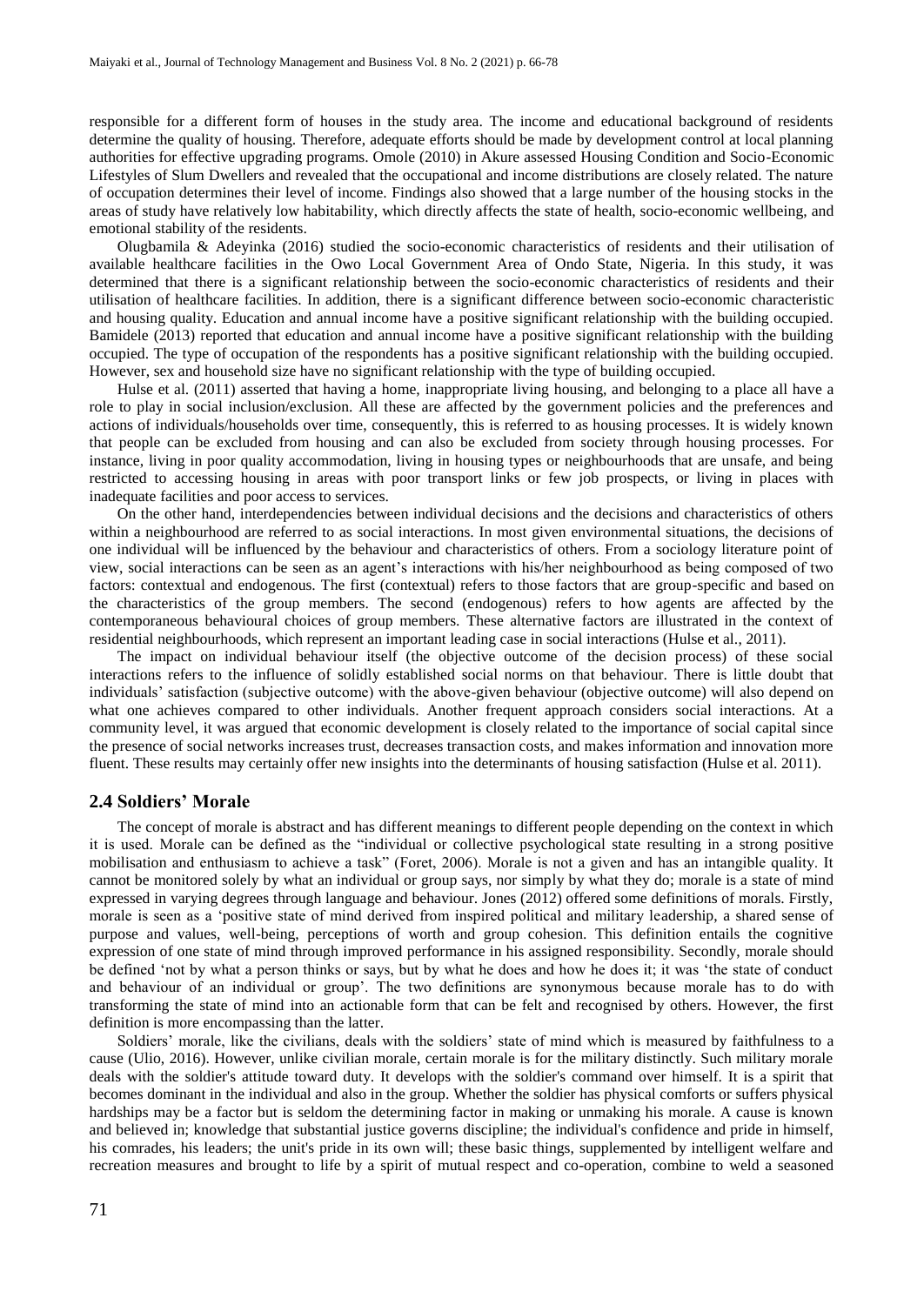fighting force capable of defending the nation. Military morale, as a soldier understands it, is both a quality and a condition of the mind, of the body, of the spirit.

Various studies established the relationship between soldiers' morale, social life, and housing condition. Examples of such studies include that of (Delgado-Howard, 2018) who explores the relationship between housing situation, satisfaction, the social realm, and soldiers' outcome. The study argued that there is a link between military housing and social life, which ultimately keep the soldiers focused and resilient hence high morale. He also argued that barracks housing design would benefit from evaluating other aspects of design that may also impact satisfaction. Such interventions help stakeholders and policymakers in improving soldiers' quality of life which ultimately improves their morale. Degraff, O'Neal, & Mancini (2016) also submitted that military morale is related to family support well-being and the housing condition. This submission conforms to the Delgado-Howard (2018) in the sense that both housing conditions and social life are related positively to soldiers' morale.

Robinson (2005) equally pointed out that housing quality (condition) improves soldiers' readiness and increases their morale. He also submitted that high environmental quality significantly influences residential satisfaction, as was the feeling of having choices over where they lived and expectations of improvement. The research also found that those that have more problems with their housing have lower morale. Thus, this finding shows that housing conditions and soldiers' morale are intertwined. Lukefahr (2002) reported that there are many complaints across military housings from sagged ceilings to buckled floors including broken asbestos and living in replete houses. Patched roofs continue to leak and septic systems continue to overflow. Many homes simply need to be demolished. Such devastating housing condition raises fears of poor war-fighting ability and have a huge impact on whether or not soldiers will remain in the service, demoralise the soldiers and hurt reenlistment. This report indicated that housing condition is strongly related to the morale of the soldiers. Similarly, soldiers' morale is related to their social life (Jones, 2012).

## **3. Methodology**

The study adopted exploratory and descriptive design. A survey research strategy that uses a questionnaire as the instrument of data collection was adopted in this research. The study covers non-commissioned officers' dwelling units whereby the target respondents are the junior non-commissioned officers of the study area from each of the selected apartments. A Non-Commissioned Officer is a Military officer who has not earned a commission and usually obtains their position of authority by promotion through the enlisted ranks. The probability sampling method was employed in this study to provide fair inference and enable statistical statements made about the size of sampling errors. As such, the total population size for this study was774. Against this population, the total sample size is 260 (two hundred and sixty), which questionnaires were administered as recommended by Bartlett, Kotrlik & Higgins (2001). Data collected was analysed using correlation analysis.

#### **4. Results**

The results of EFA analysis in Table 1 show that values for Kaiser-Meyer-Olkin (KMO) measures of sampling adequacy is .829, greater than 0.50, indicating factorability of the correlation matrix of the constructs. The total variance explained by the constructs is 66%. The value for the Bartlett test of sphericity is 1946.658. This shows that Bartlett's test of sphericity is large and significant  $(p<0.05)$ , which means that the variables are related. The factor loadings for each item; CL1 (.778), CL2 (.804), CL3 (.853), CL4 (.762) CHL1 (.713) CHL2 (.795), FL1 (.735), FL2 (.857), FL3 (.737), FL4 (.755) SL1, .(.733), SL2 (.810), SL3 (.612), SL 15(.502) are all more than 0.5 Except SO1, SO9, SO10, and SO15, which were removed because of low factor loading.

| Construct   | <b>Component</b>                                                                                                                                       |                              |              |                              |   |                                     |                                  |                    |          |
|-------------|--------------------------------------------------------------------------------------------------------------------------------------------------------|------------------------------|--------------|------------------------------|---|-------------------------------------|----------------------------------|--------------------|----------|
|             |                                                                                                                                                        |                              | 2            | 3                            | 4 | Kaiser-<br>Meyer-<br>Olkin<br>(KMO) | Bartlett's Test of<br>Sphericity | Total<br>Explained | Variance |
| Social life | CL <sub>1</sub><br>CL2<br>CL3<br>CL <sub>4</sub><br>CH <sub>1</sub><br>CH <sub>2</sub><br>FL1<br>FL <sub>2</sub><br>FL <sub>3</sub><br>FL <sub>4</sub> | .778<br>.804<br>.853<br>.762 | .713<br>.795 | .735<br>.857<br>.737<br>.755 |   | .829                                | 1946.658***                      | 66.769%            |          |

**Table 1- EFA for housing condition, soldiers' social life and morale construct**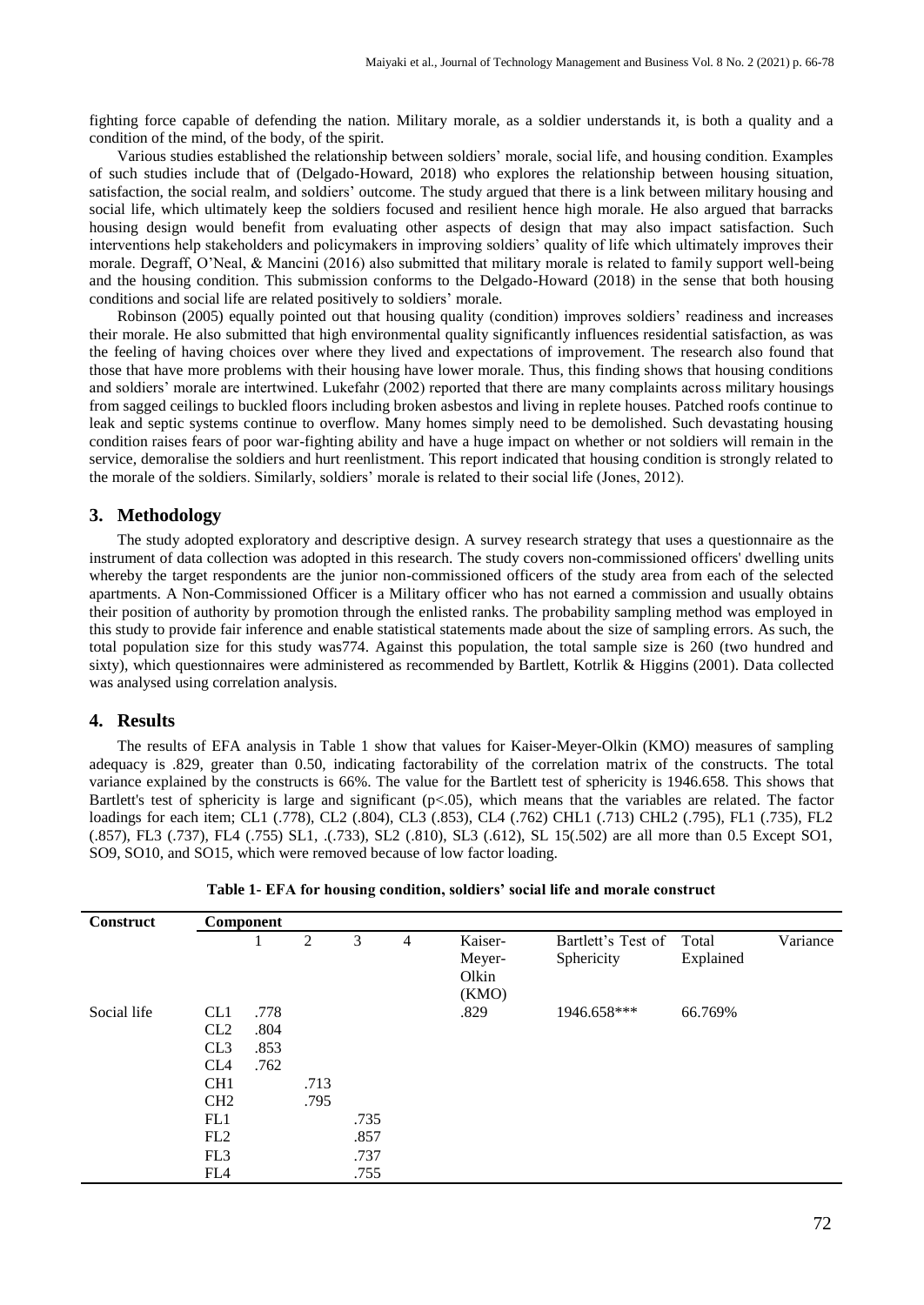| FL5             | .824             |  |
|-----------------|------------------|--|
| SL <sub>1</sub> | .733             |  |
| SL <sub>2</sub> | .810             |  |
| SL3<br>SL15     | $.612$<br>$.502$ |  |
|                 |                  |  |

| <b>Rotated Component Matrix<sup>a</sup></b> |                       |                    |                      |                      |  |  |  |
|---------------------------------------------|-----------------------|--------------------|----------------------|----------------------|--|--|--|
|                                             | Component             |                    |                      |                      |  |  |  |
|                                             | <b>Community life</b> | <b>Family life</b> | <b>Soldiers life</b> | <b>Children</b> life |  |  |  |
| CL3                                         | .853                  |                    |                      |                      |  |  |  |
| CL2                                         | .804                  |                    |                      |                      |  |  |  |
| CL1                                         | .778                  |                    |                      |                      |  |  |  |
| CL4                                         | .762                  |                    |                      |                      |  |  |  |
| <b>CL15</b>                                 | .502                  |                    |                      |                      |  |  |  |
| FL2                                         |                       | .857               |                      |                      |  |  |  |
| FL5                                         |                       | .824               |                      |                      |  |  |  |
| FL4                                         |                       | .755               |                      |                      |  |  |  |
| FL <sub>3</sub>                             |                       | .737               |                      |                      |  |  |  |
| FL1                                         |                       | .735               |                      |                      |  |  |  |
| SL2                                         |                       |                    | .810                 |                      |  |  |  |
| SL1                                         |                       |                    | .733                 |                      |  |  |  |
| SL <sub>3</sub>                             |                       |                    | .612                 | .573                 |  |  |  |
| CHL <sub>2</sub>                            |                       |                    |                      | .795                 |  |  |  |
| <b>CHL1</b>                                 |                       |                    |                      | .713                 |  |  |  |

**Table 2 - Factor analysis for soldiers social life construct**

Table 2 above was determined through factor analysis in order to arrive at the principal components to be used in the analysis for simplicity and clarity rather than using all the fifteen individual variables which may be cumbersome. Accordingly, correlation analysis was carried out to assess the relationship between housing conditions, soldiers' social life, and morale in the study area. The levels of significance for all inferential statistical tests were established at 0.05. The magnitudes of relationships reported were interpreted using Burris (2005) descriptors, With coefficients >.69 as Very Strong, .50 to .69 as Substantial, .30 to .49 as Moderate, .10 to .29 as weak, and .01 to .09 as Negligible.

Table 3 below presents the correlation coefficient results between variables, the results indicate that there is a positive and significant but weak relationship between community life and physical attribute with  $r = .196$ ,  $p = .003$ , community life, and neighbourhood attributes also indicate a positive and significant but moderate relationship with  $r =$ .326, p=.000 while the correlation between community life and building services attributes shows a strong, positive and significant relationship with r=.579, and p=.000. A weak and negative but insignificant relationship was recorded between family life and physical attribute with  $r = -0.036$ , and  $p = 0.585$ . The correlation between family life and neighbourhood attributes was also weak and negative though the relationship was insignificant with  $r = -0.054$ , with p= .410. The correlation between family life and building services attributes was also positive and insignificant but weak with  $r=0.017$ , with  $p=789$ . Moreover, a weak and negative but insignificant relationship was recorded between soldier's life and physical attributes with  $r = -.033$ , and  $p = .609$ , soldier's life, and neighbourhood attributes show a negative and weak correlation although significant with the value of  $r = -.177$ ,  $p = .005$  while soldiers life and building services attributes has also recorded an insignificant relationship but negative and weak with  $r = -0.025$ , with p=.689 and finally, children's life and physical attributes have a negative and weak but significant correlation with  $r = -152$ , and  $p = .017$ , children's life, and neighbourhood attributes have a negative and weak but significant relationship with  $r = -165$ , p=.008 while children's life and building services attribute also records a weak and negative but insignificant relationship with  $r = -101$  and  $p = 104$  respectively.

|               |                                | Physical<br>attributes | Neighborhood<br>attributes | Building service<br>attributes |
|---------------|--------------------------------|------------------------|----------------------------|--------------------------------|
| Community     | <b>Correlation Coefficient</b> | $.196***$              | $.326***$                  | $.579***$                      |
| life          | Sig. (2-tailed)                | .003                   | .000                       | .000                           |
| Family life   | <b>Correlation Coefficient</b> | $-.036$                | $-.054$                    | .017                           |
|               | $Sig. (2-tailed)$              | .585                   | .410                       | .789                           |
| Soldiers life | <b>Correlation Coefficient</b> | $-.033$                | $-.177**$                  | $-.025$                        |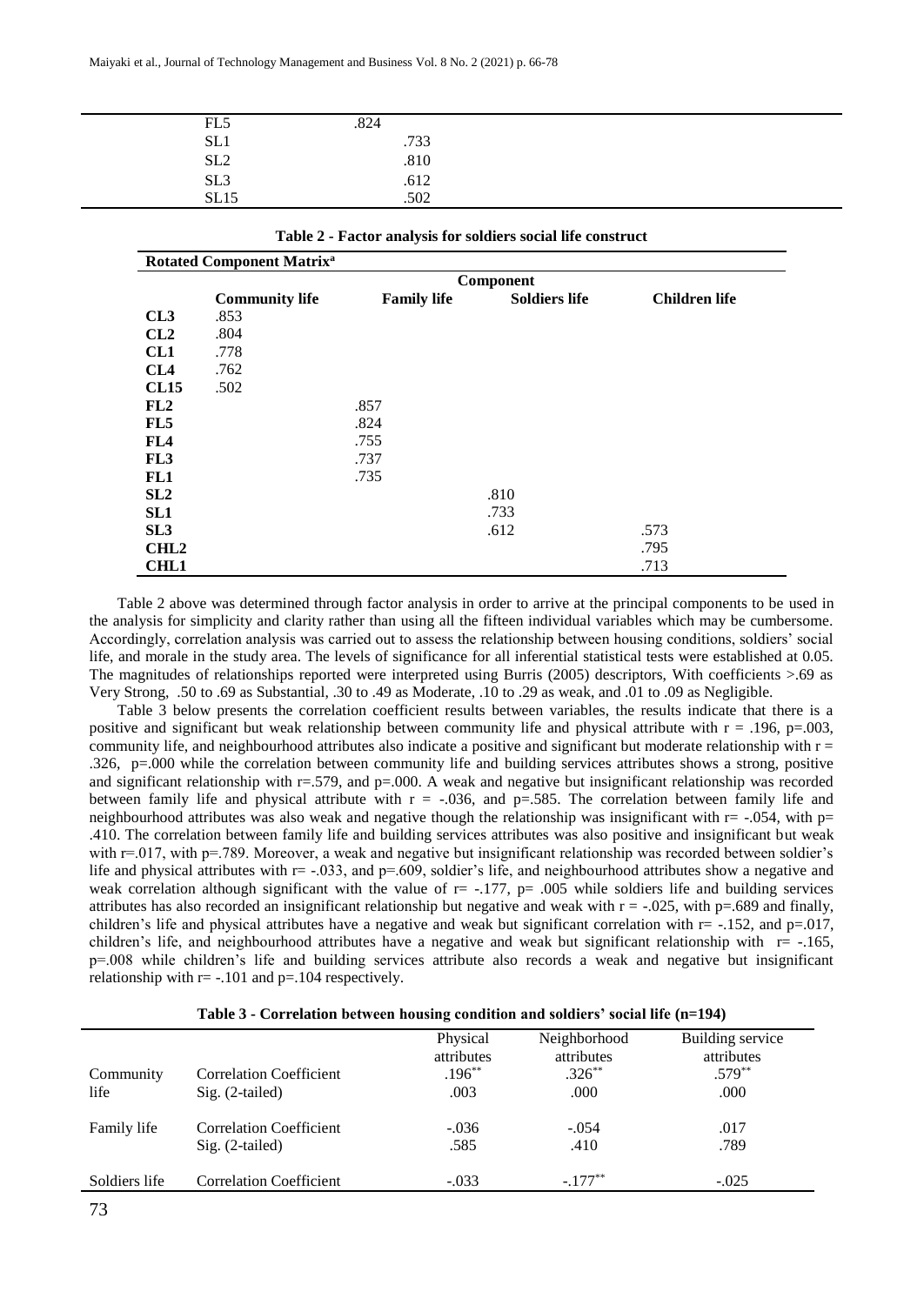|               | $Sig. (2-tailed)$              | .609     | .005       | .689    |
|---------------|--------------------------------|----------|------------|---------|
| Children life | <b>Correlation Coefficient</b> | $-.152*$ | $-.165***$ | $-.101$ |
|               | $Sig. (2-tailed)$              | .017     | .008       | .104    |

Correlation is Significant  $@$  0.05 level (2-tailed)

\*\* Correlation is Significant @ 0.01 level (2-tailed)

A correlation analysis was carried out to assess the relationship between physical attributes, neighbourhood attributes, and building service attributes on soldiers' morale in the study area. The results are presented in Table 4 below.

|                   |           |                            | <b>Physical</b><br><i>attributes</i> | Neighborhood<br><i>attributes</i> | <b>Building services</b><br><i>attributes</i> |
|-------------------|-----------|----------------------------|--------------------------------------|-----------------------------------|-----------------------------------------------|
| Kendall's<br>taub | alertness | Correlation<br>Coefficient | $-.054$                              | $-.189**$                         | $-.050$                                       |
|                   |           | Sig. (2-tailed)            | .393                                 | .003                              | .423                                          |
|                   | service   | Correlation<br>Coefficient | $-.118$                              | $-.140*$                          | $-.050$                                       |
|                   |           | Sig. (2-tailed)            | .062                                 | .024                              | .418                                          |
|                   | musters   | Correlation<br>Coefficient | $-.026$                              | $-.124*$                          | .035                                          |
|                   |           | $Sig. (2-tailed)$          | .686                                 | .049                              | .579                                          |
|                   | parades   | Correlation<br>Coefficient | .040                                 | $-.057$                           | $-.001$                                       |
|                   |           | Sig. (2-tailed)            | .527                                 | .365                              | .990                                          |

**Table 4 - Correlation between housing condition and soldiers' morale (n=194)**

\* Correlation is Significant @ 0.05 level (2-tailed)

\*\* Correlation is Significant @ 0.01 level (2-tailed)

The relationship between physical attributes, neighbourhood attributes, and building services attributes on soldiers' morale was assessed using the Pearson product-moment correlation coefficient. The results show that there is an insignificant, negligible, and negative correlation between the two variables of physical attributes and alertness at  $r = -$ .054, with p= .393. Also, there was a weak, negative but significant correlation between the neighbourhood attributes and alertness variables at  $r=-189$ ,  $p=.003$ . However, there was also a negligible, negative, and insignificant correlation between the Building services attributes and alertness variables at  $r = .050$ ,  $p = .423$ . The results also show that there is a weak, negative and insignificant correlation between the two variables of physical attributes and service at r=-.118 and p=.062. Also, there was a weak, negative but significant correlation between the Neighborhood attributes and service variables at  $r = -.140$ , with  $p=.024$ . However, there was also a negligible, negative, and insignificant correlation between the Building services attributes and service variables at  $r = -0.050$ ,  $p = 0.418$ .

Conversely, the results also indicated that there is a negligible, negative and insignificant correlation between the two variables of physical attributes and musters at  $r = -0.026$ , p=.686. Also, there was a weak, negative but significant correlation between the Neighborhood attributes and musters variables at  $r = -0.124$ ,  $p = 0.049$ . Nevertheless, there was also a negligible but positive and insignificant correlation between the Building services attributes and musters variables at r  $= .035$ , p $= .579$ . However, the results also indicated that there is a negligible, insignificant positive correlation between the two variables of physical attributes and parades at  $r = .040$ ,  $p = .527$ . Also, there was a negligible insignificant negative correlation between the Neighborhood attributes and parades variables at r=-.057, with p= .365. However, there was also a negligible, negative but insignificant correlation between the Building services attributes and parades variables at  $r = -.001$  and  $p = .990$ .

# **5. Discussion and Conclusion**

The correlation result between physical housing attributes, neighbourhood attributes, and building services attributes on soldiers' social life indicated different findings: There is a significant positive but weak relationship between community life and physical housing attributes conditions of the barracks (Table 3). This result is in line with existing findings contained in National housing policy (1991) and Osuide (2004) which stated that housing embraces all the social services and utilities that go to make a community or neighbourhood a liveable environment. The result is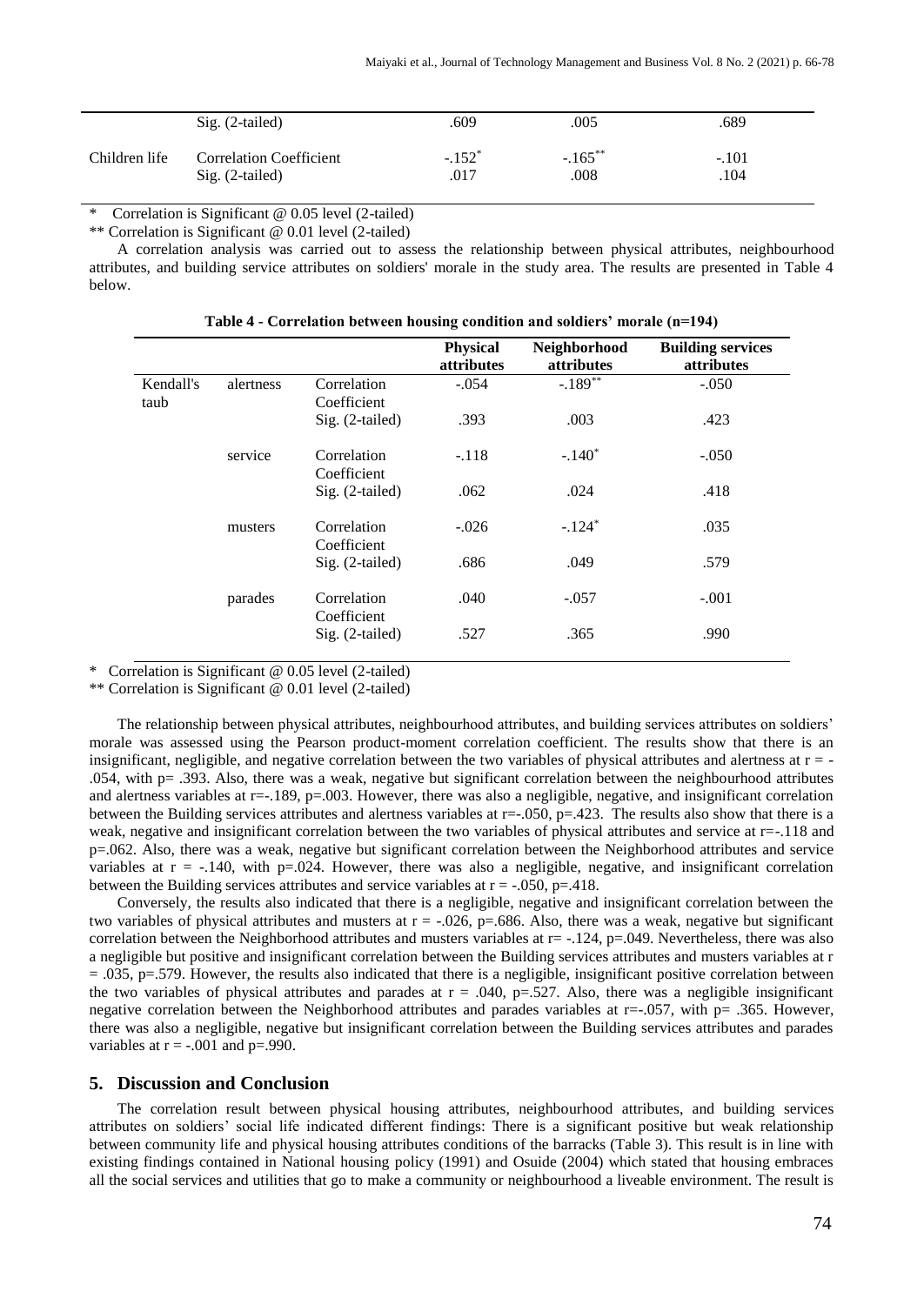also in tandem with the suggestion by Ilesanmi (2010), who assessed the physical characteristics of some buildings and revealed a no of building defects and aspects of housing in which maintenance intervention repairs and renovation were considered urgent. This is intended to improve the soldiers' community social life. Furthermore, community life and neighbourhood attributes show a significant positive but moderate relationship (Table 3). Also, this finding confirms that of Ibem & Amole (2011) which found overall housing quality adequate but mainly indicated that it is the neighbourhood facility that made the house quality inadequate, while the housing attributes were, in general, found to be fair. Inferring from above, it shows that any improvement or decline in the quality of neighbourhood amenities will have a corresponding effect on the quality of soldiers' community life.

Community life and building services attributes indicate a strong positive and significant relationship (Table 3), is in line with the findings of Kath H. et al (2011) which opined that housing is a combined article that satisfy so many needs of human beings that includes dwelling, a space for a social gathering with family and friends alike for the attainment of the aspired social ladder. It also corroborates the assertion of Ulyan (2015) who stated that a barrack with good condition and services is shelter and central to the existence of soldier barrack life. Chukwu (2001) also indicated that physical facilities and services are the most recognised elements of essential services quality that determined the relative habitability of soldiers' barracks. Consequently, it indicates that improvement in building service attributes will improve the soldiers' community life as a whole. Soldiers' life and neighbourhood attributes have a significant but weak and negative correlation (Table 3). These research findings are in contravention to the assertion by McDonald & MacMillan (2007), which claimed that housing neighbourhood attributes could positively or negatively influence housing and by extension, the social life of the occupants. Consequently, in this case, the neighbourhood attributes failed to influence the soldiers' social life.

Children's life and physical attributes show a significant negative but weak relationship, while children's life and neighbourhood attributes also recorded significant but weak and negative relationships (see Table 3). Consequently, this result affirms the views of Eziyi & Amole, 2010, Aribigbola, (2001), Jiboye, (2010) & Oladapo (2006) all considered housing as an integral part of human settlement that fulfills the basic need, profound impact on the quality of life, health, welfare as well as productivity of man, socio-cultural and behavioural characteristics of the user. The finding is also in line with the study conducted by Harker (2007) which showed that housing conditions and overcrowding could have a significant impact on children's immediate and long-term effects on health, education, safety, and behaviour. In furtherance to this, Green (2011) in another study came with a similar conclusion that physical housing conditions such as the presence of roaches, plumbing defects, and heating/cooling problems contribute significantly to mental health dysfunction such as being depressed, feeling worried, feeling sad, feeling helpless, and feeling emotionally upset by the occupants.

The correlation result between physical attributes, neighbourhood attributes, and building services attributes on soldiers' morale indicated another result. The relationship between housing condition and soldiers' morale with three variables of alertness, service, and musters all recorded significant and negative but weak correlation with neighbourhood attributes (see Table 4). The result is at variance with the findings of Baqutayan et al. (2015), that environment in which the housing is located is important, access to amenities, level of community safety, cohesion in the area, the status of the people attached to housing as well as environmental pollution is very important neighbourhood features that must be considered. Findings are also not in line with (Aluko, 2011) who posited that home is part of a neighbourhood and should be viewed in the community setting, facilities for education, transport, worship, health care, shopping, and recreation which are all factors to be considered when making housing choices. (Delgado-Howard, 2018) opined that improving soldiers' social life entails "providing safe, affordable places to live, military installations provide quality of life programs such as on-post services like health, recreation, child care, and schools, commercial areas, and employment-related services". Such services improve soldiers' satisfaction and boost their morale which is also inconsistent with the result of the findings. The findings, therefore, indicate that soldiers' morale can neither be affected nor influenced by whether neighbourhood amenities/facilities are either in good or poor condition.

#### **Acknowledgement**

This work is acknowledged to the Ghoba Glocal services for their support that leads to the success of this research work. Their contribution is un-measurable and special thanks goes to Associate professor Bala Ishiyaku for his contribution.

#### **References**

Adejumo, A. A. (2008). Some thoughts on affordable and social housing in Nigeria. Prototype buildings

Ademiluyi, A. I., & Raji, B. A. (2008). Public and private developers as agents in urban housing delivery in Sub-Saharan Africa: The situation in Lagos State. Humanity & Social Sciences Journal, 3(2), 143-150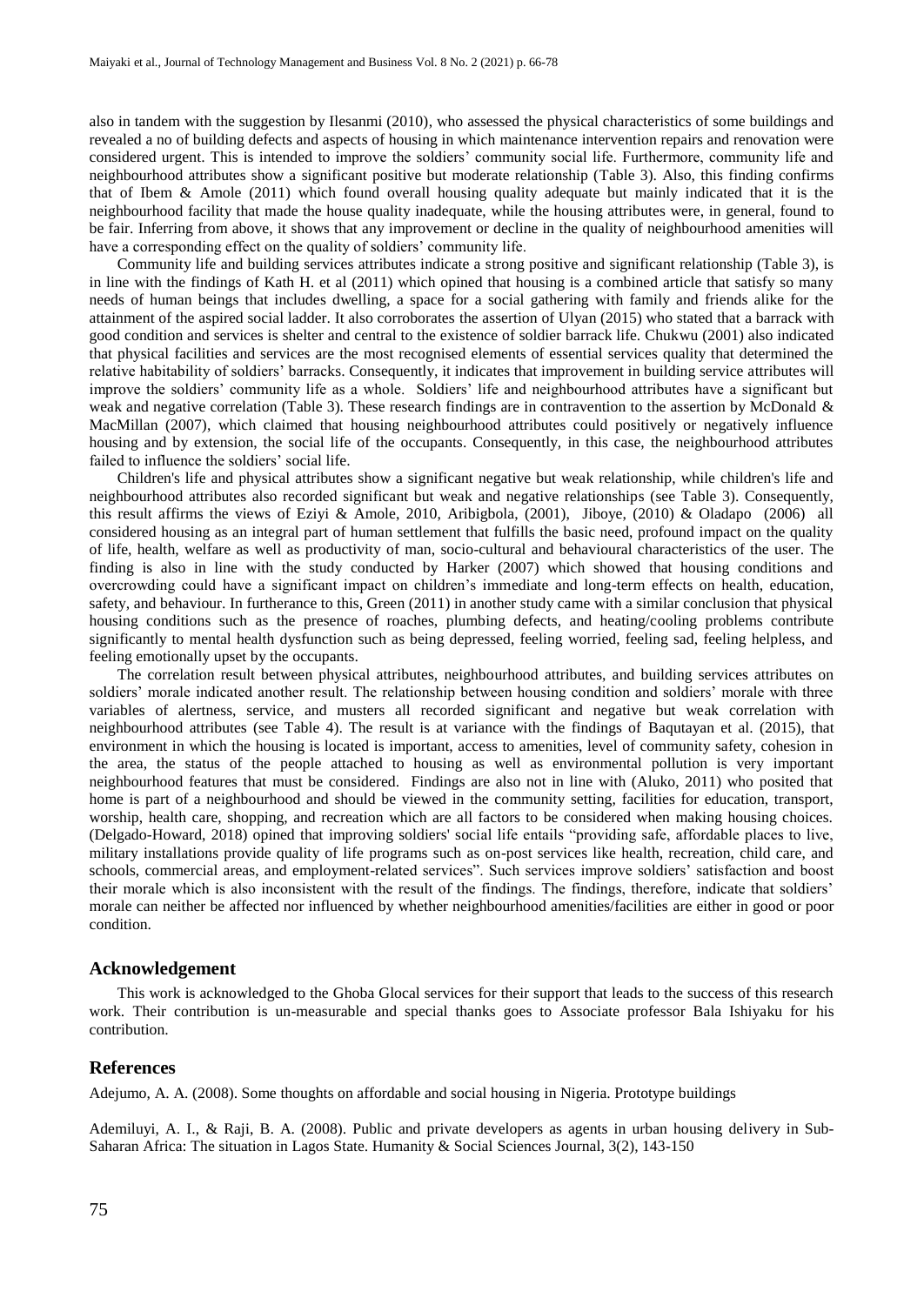Adewunmi, Y., Omirin, M., Famuyina, F and Farinloye, O. (2011) Journal of environmental sciences post-occupancy evaluation of postgraduate hostel facilities. PP: 106-125

Aluko, O. (2011). The effects of location and neighbourhood attribute on housing values in metropolitan Lagos. Ethiopian Journal of Environmental Studies and Management, 4(2), 69-82

Amole, D. (2009). Residential satisfaction in students' housing. Journal of Environmental Psychology, 29(1), 76-85

Anayochukwu, O. B. (2011). Urban housing financing in the South-Eastern states of Nigeria: problems and prospects. Journal Sustainable Development in Africa, 13(8), 268-282

Balchin, P. N., Bull, G. H., & Kieve, J. L. (1995). Urban land economics and public policy. Macmillan International Higher Education

Byun, G., & Ha, M. (2016). The factors influencing residential satisfaction by public rental housing type. Journal of Asian architecture and building engineering, 15(3), 535-542 .

Carroll, T. M., Clauretie, T. M., & Jensen, J. (1996). Living next to godliness: Residential property values and churches. The Journal of Real Estate Finance and Economics, 12(3), 319-330

Chau, K. W., Ng, F. F., & Hung, E. C. (2001). Developer's good will as significant influence on apartment unit prices. The Appraisal Journal, 69(1), 26

Danquah, J. A., Attippoe, J. A., & Ankrah, J. S. (2014). Assessment of residential satisfaction in the resettlement towns of the Keta basin in Ghana. International Journal Civil Engineering, Construction and Estate Management, 2(3), 26-45

Daramola, S. A., Alagbe, O. A., Aduwo, B., & Ogbiye, S. A. (2005). Public-private partnership and housing delivery in Nigeria. Proceedings of African Union of Architects Congress (pp. 23-28)

Degraff, A. N., O'Neal, C. W., & Mancini, J. A. (2016). The significance of military contexts and culture for understanding family well-being : parent life satisfaction and adolescent outcomes. Journal of Child and Family Studies, 25(10), 3022–3033. http://doi.org/10.1007/s10826-016-0471-0

Delgado-Howard, C. (2018). Better barracks for single soldiers: an exploratory study of unaccompanied personnel housing at fort hood, TX (Doctoral dissertation, State University of New York at Buffalo)

Elgin, J. E. (2010). The impact of neighbourhood characteristics and support on well-being, housing satisfaction, and residential stability for people with a mental illness

Ezimuo, P. N., Onyejiaka, C. J., & Emoh, F. I. (2014). Sources of real estate finance and their impact on property development in Nigeria: A case study of mortgage institutions in Lagos metropolis. British Journal of Environmental Research, 2(2), 35-58

Hulse, K., Reynolds, M., & Yates, J. (2014). Changes in the supply of affordable housing in the private rental sector for lower income households, 2006–11. AHURI. Melbourne & Sydney, Australia, AHURI

Hutchison, R. (Ed.). (2009). Encyclopedia of urban studies. Sage Publications

.

Ibem, E. O. Amole O. O. (2011). Assessment of the qualitative adequacy of newly constructed public housing in Ogun State, Nigeria. Property Management, 29(3), 285-304

Iheduru, O. C. (2015). Organized business and regional integration in Africa. Review of International Political Economy, 22(5), 910-940

Ilesanmi, A.O. (2010). Post-Occupancy evaluation and residents' satisfaction with public housing in Lagos, Nigeria. Journal of Building Appraisal 6, 153-169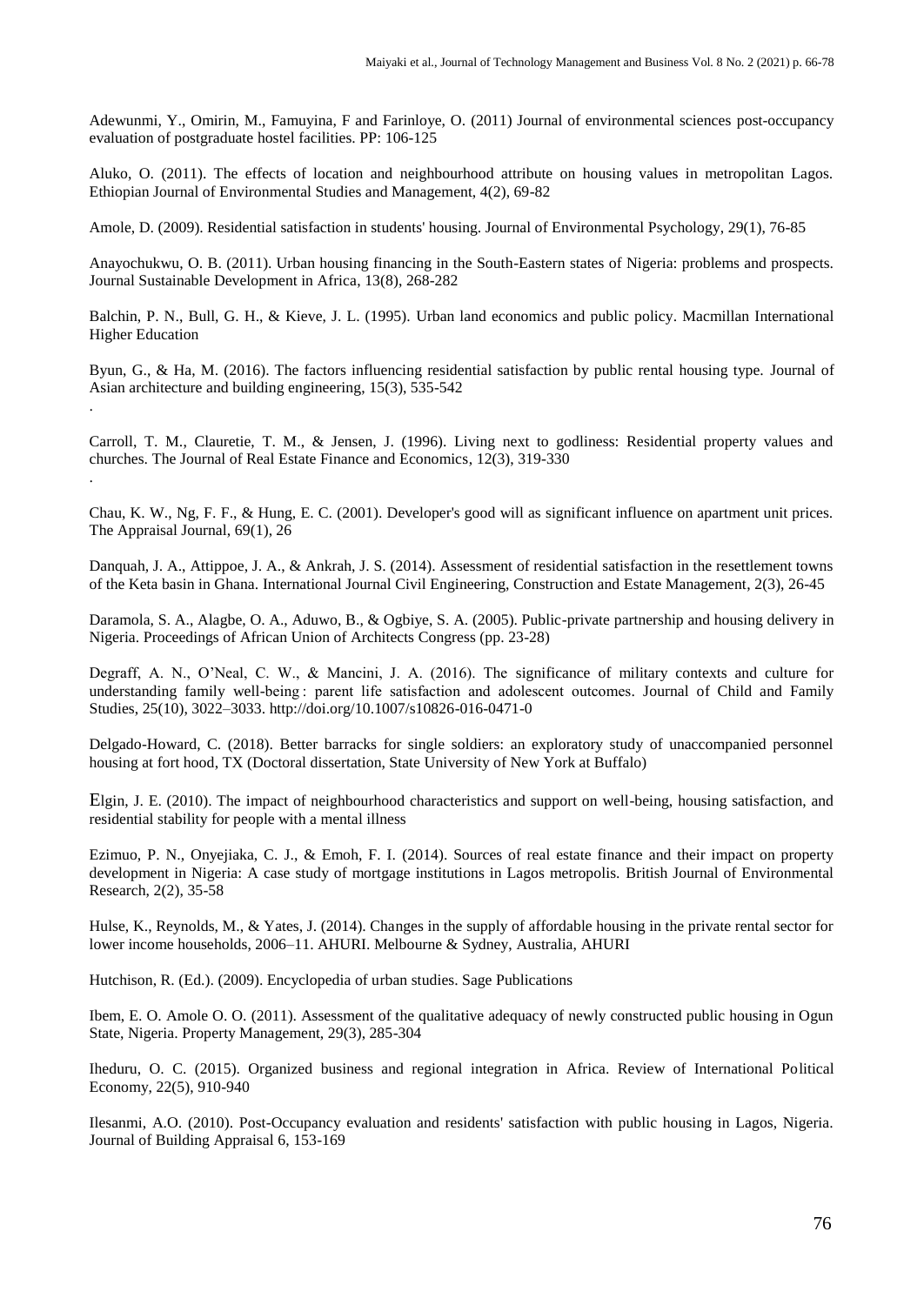Ishiyaku, B., Milala, S. I., & Inusa, I. (2019). Measure of satisfaction: post service evaluation of national youth service corps (NYSC) scheme. Journal of Business and Management Studies, 1(1), 1-6

Ishiyaku, B. (2016). Evaluation of Nigerian public housing performance using occupants' experience and satisfaction (Doctoral dissertation, Universiti Tun Hussein Onn Malaysia)

Jiboye, A. (2010). Evaluating users' household size and housing quality in Osogbo, Nigeria. Ethiopia Journal of Environmental Studies and Management, 3(2), 77-85

Jim, C. Y., & Chen, W. Y. (2009). Value of scenic views: Hedonic assessment of private housing in Hong Kong. Landscape and urban planning, 91(4), 226-234

Kain, J. F. & Quigley, J. M. (1970). Measuring the value of housing quality, Journal of the American Statistical Association, 65,532-548

Kim, K. H., & Renaud, B. (2009). The global house price boom and its unwinding: an analysis and a commentary. Housing Studies, 24(1), 7-24

Konadu-Agyemang, K. (2001). A Survey of housing conditions and characteristics in Accra, and African City. Habitat International, 25, 15-34

Lukefahr, B. D. (2002). Privatisation efforts for resolving our military housing shortfalls: does this make sense from a well-being perspective?. Army War Coll Carlisle Barracks PA

Lundquist, J., & Xu, Z. (2014). Reinstitutionalising families: Life course policy and marriage in the military. Journal of Marriage and Family, 76(5), 1063-1081

Marshall, D. W., & Meiselman, H. L. (2006). Limited Choice: An exploratory study into issue items and soldier subjective well-being. Journal of Macro marketing, 26(1), 59–76. http://doi.org/10.1177/0276146705285700

Nazire, H. (2017). A study on characteristics of informal settlements and effects of upgrading from aspects of houses, land acquisition, and social factors in Kabul City, Afghanistan

Nelson J.P. (1978). Residential choice, hedonic prices, and the demand for urban air quality. Journal of Urban Economics 5(3), 357-369

Nwaka, G. I. (2005). The urban informal sector in Nigeria: towards economic development, environmental health, and social harmony. Global Urban Development Magazine, 1(1), 1-11

Ogundahunsi, D. S., & Adejuwon, S. A. (2014). Housing condition and health relationships in Ijeda-Ijesa and Iloko-Ijesa, Osun State, Nigeria. Global Journal of Human–Social Science: B Geography, Geo-Sciences, Environmental Disaster Management, 14(7), 1-8

Ojo, I. C. & Oloruntoba, K. (2012). Public housing provision and users satisfaction in Ondo State Nigeria. British Journal of Arts and Social Sciences 8(1) 103-111

Robinson, K. (2008). Residential satisfaction of military personnel living in privatised and non-privatized housing (Doctoral dissertation, University of Georgia)

Sagada M.L (2009). The impact of Ahmadu Bello University Main campus on staff housing and student accommodation in samara village Zaria. Unpublished PhD thesis, Ahmadu Bello University Zaria, Nigeria

Baqutayan, S. M., Raji, F., & Ariffin, A. S. (2015). The impact of housing conditions on the emotion, behaviour, and psychological wellbeing of middle-income groups. Journal of Sustainable Development, 8(8), 262

Toppo, D. R.(2015) The tragedy of American supremacy. CMC Senior Theses. 1141. http://scholarship.claremont.edu/cmc\_theses/1141

Kama, U., Yakubu, J., Bewaji, P., Adigun, M. A., Adegbe, O., & Elisha, J. D. (2013). Mortgage financing in Nigeria. Occasional Paper No. 50 Central Bank of Nigeria